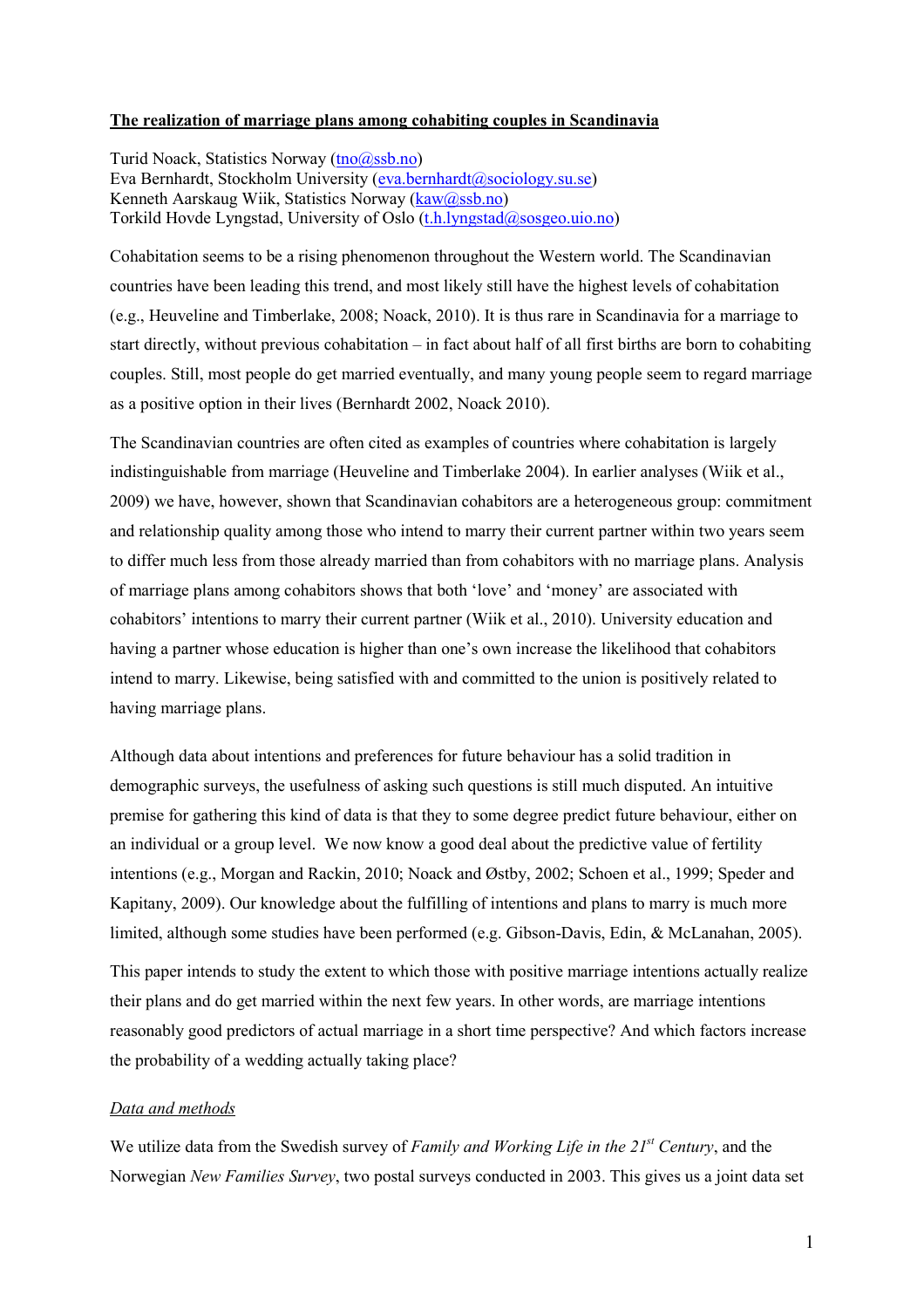with about 1600 women and men aged 25 to 35, who were living as cohabitors at the time of the surveys in 2003. The fulfilling of the marriage intentions in a subsequent five years period is measured by looking at respondents' marriage histories in administrative registers. Provided that the respondents give their consent, linking such data is facilitated through the system of personal ID numbers we have in Norway and Sweden. For the analysis we have used Kaplan-Meier plots and discrete-time logistic regression of cohabitors' transition to marriage. Censoring occurs when a respondent marries, dies, or moves abroad.

Marriage intentions were captured by asking the respondents whether or not they intended to marry their current partner, with the possible response alternatives: 1) yes, within the next two years, 2) yes, but later on, and 3) no marriage plans. In our combined data set, 20 percent said they intended to get married within two years, 29 percent said they planned to get married later on, and 51 percent had no marriage intentions at the time of the survey. The large proportions of those with marriage plans indicate that cohabitation is often not perceived as a permanent situation, and that marriage still has a fairly strong position in Scandinavia. However, do the respondents actually fulfill their marriage intentions?

### *Preliminary results*

The Kaplan-Meier plots of the realization of cohabitors' marriage intentions for a five-year follow-up period in Figure 1 show that among those with definite marriage plans (within the next two years) over three fourths (77.5%) had actually realized their plans. Among those with more vague marriage plans (yes, but later on) as much as one-third had actually got married within the five-year period. Even among those who at the time of the survey said they had no plans to marry their current partner, 20 percent had nevertheless celebrated their wedding. Note, however, that this is not a couple study. We do not know whether the other part may have had marriage intentions or not.

**Figure 1** Kaplan-Meier plot of realization of marriage intentions

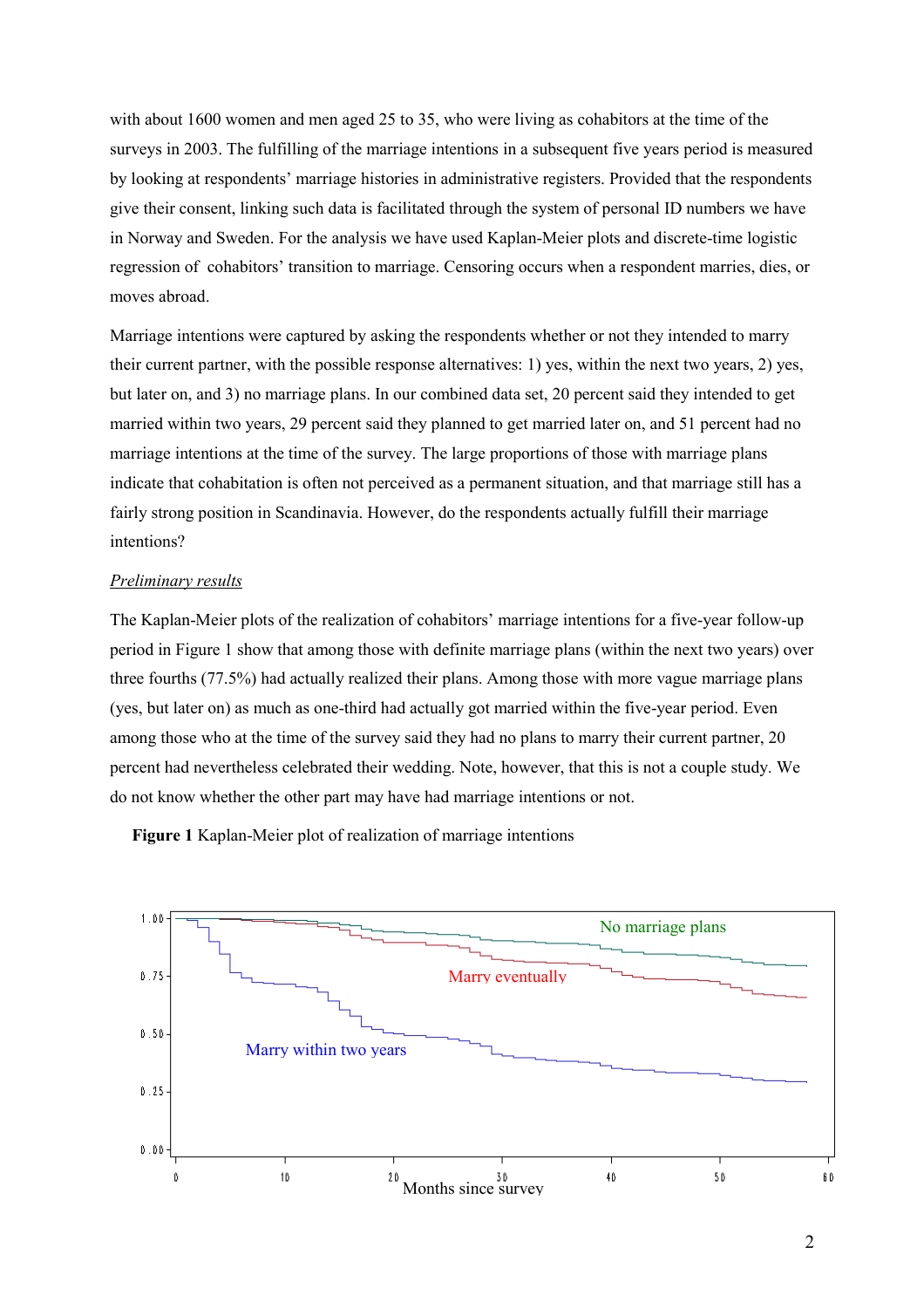Preliminary results of discrete-time logistic regression of cohabitors' transition to marriage showed that those with definite marriage plans were more than five times as likely to actually get married compared to those with no marriage plans. Also those with more vague marriage plans were significantly more likely to make the transition from cohabitation to marriage. Positively related to actual transition to marriage among cohabitors were the following factors: university education, age, home ownership and most friends being already married. Not surprisingly, cohabitors who are satisfied with their unions are more likely to realize their intentions than the less satisfied, but intentions itself carry more weight than satisfaction with the relationship.These results corroborate some of the previous findings of Moors and Bernhardt (2009), who analyzed the Swedish data, and showed that familistic attitudes, work-related values and reflections about the quality of the partner relationship positively influenced the transition to marriage among cohabitors, even taking intentions into account.

We found no significant effect of the duration of the union. Those who have lived together more than 3 years do not fulfil their intentions to marry more than those who have lived together for a longer time. Neither has having children at the time of the interview any significant effect on marrying during the follow-up period. The fact that having children does not influence the fulfilling of marriage intentions, may be viewed in the light of the high frequency and the acceptance of cohabitors having children in Scandinavia and that the Nordic welfare states represent a security net which makes it less risky economically to have children without being married. There seems to be no difference between women and men when it comes to fulfilling marriage intentions. The Swedish cohabitors, whether they had marriage intentions or not, were a little bit more prone to marry than the Norwegians. This difference did, however, disappear in the multivariate analysis.

#### *Further analyses*

We intend to pursue our event history analysis by adding time-varying variables of the number of children in the relationship and income. We will also include additional variables such as being engaged and the general acceptance of cohabitation. Moreover, we will run regressions separately for Norway and Sweden, as each data set has some strengths – and some shortcomings. For Sweden, we can take advantage of the fact that there was a follow-up survey in 2009. Thus we can censure the cohabiting relationships when separation occurs. For Norway we can take advantage of including older cohabitors (women up to 44 and men 47).